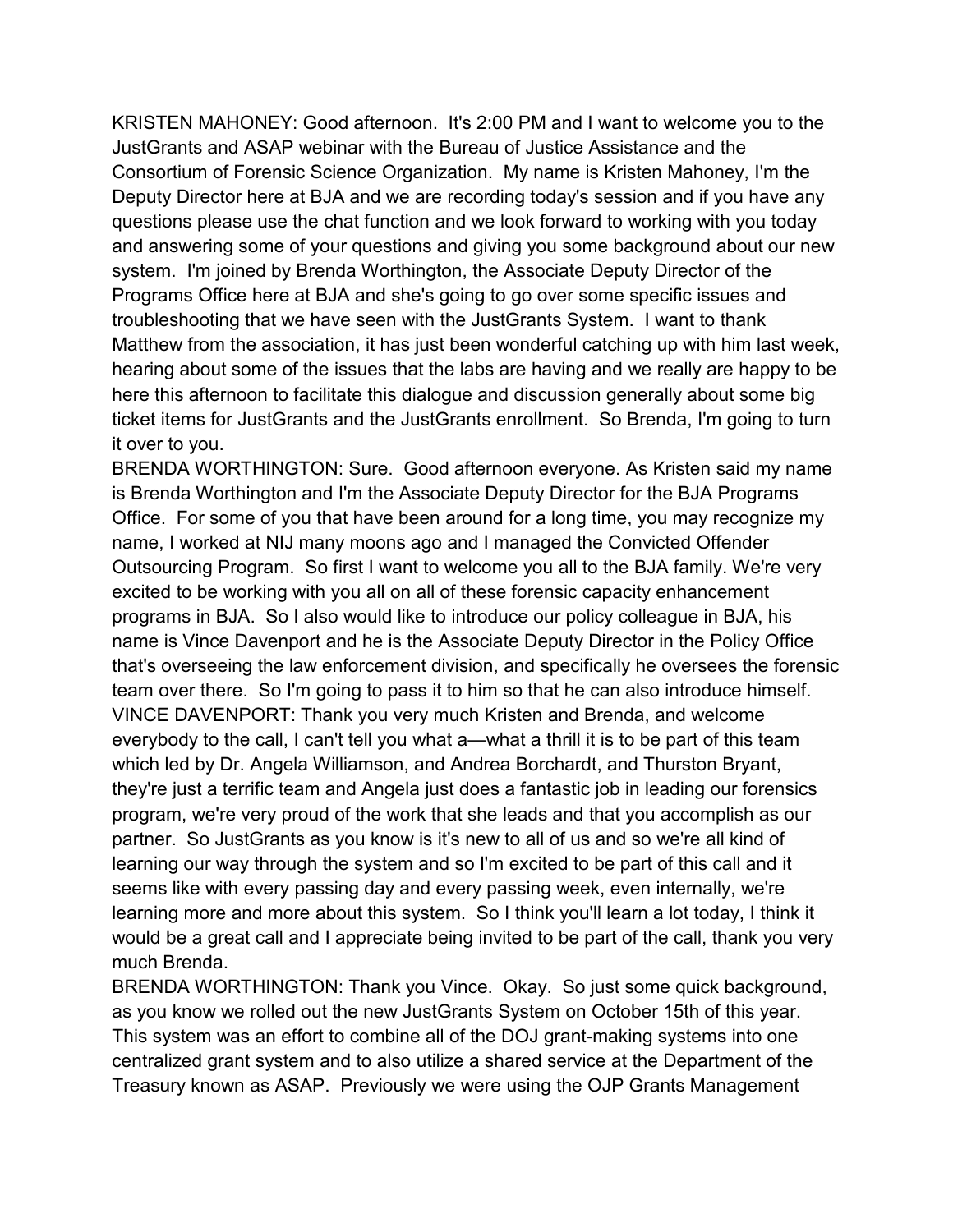was very difficult, and very expensive to maintain, and to make updates too. In addition, taxpayer dollars additional funding. We—so as a tech dollar-saving measure, part of any additional money. So the goal with this system was to, of course, improve user want to note that one of the challenges that we've experienced internally was that this to using it, and kind of figure out all of the quirks, you all are doing the same thing. So extremely overwhelmed and continue to be overwhelmed during the transition process. on some heavy hitters that we found that I thought would be the most helpful for you all issues and we really hope that this will be helpful moving through the process for you. Okay. So the first step is getting enrolled in JustGrants and ASAP. So these invitations might not even know that person at all. So you'd want to get in touch with that person, out who that person is because that is the person that's going to be your entity System which was our very original electronics grants management system. So with the age of that system which was built in the late '90s, early 2000s, the system was just not in—it was not in the cards to continue to maintain that system. It was very old. It we were operating our very own grant payment system which was also costing the the plan was to change over to this ASAP system in the Treasury which did not cost us experience, and this would include having all of your grants in one place whether you have grants at the Office of Violence Against Women within OJP or at the COPS office. We want to have the one place to have your awards and your entity information, and also as I stated, to leverage the shared service for your grant payments. So we do understand that this rollout of the new system has had several challenges, and I do new system was rolled out to you all at the very same time that it was rolled out to us internally with our staff. So while we are trying to learn about the system and get used we recognized that there's some issues with assigning roles, some issues with transitioning with GMS to the new payment systems, there's also some issues with the GAM approval process. Some hold time issues with the Helpdesk because they were So what I'd really like to do as we work through this presentation is to really go and work to triage some very significant issues that we've seen users experiencing, and these are issues that mostly have to do with enrollment into the systems, and also with submitting grant adjustment modifications or Grant Award Modifications, excuse me, it's very hard for us to get used to going from Grant Adjustment Notices to Grant Award Modifications, going from GAN to GAM. So I'm going to walk through with some screenshots that hopefully this will be able to help and then we are also going to include information on who you can contact for additional assistance as you work through some of these were all sent out, I guess it was back in July or August, so the invitation in ASAP was sent to what's called your E-Biz Point of Contact in the System for Award Management, that's called SAM.gov. So the E-Biz Point of Contact, that may be someone that's in your—if you're in a state that may be way in your state finance office somewhere, you you can easily see that person's name and their contact information on SAM.gov, figure administrator in JustGrants to get started. If they did not receive the email or if—even if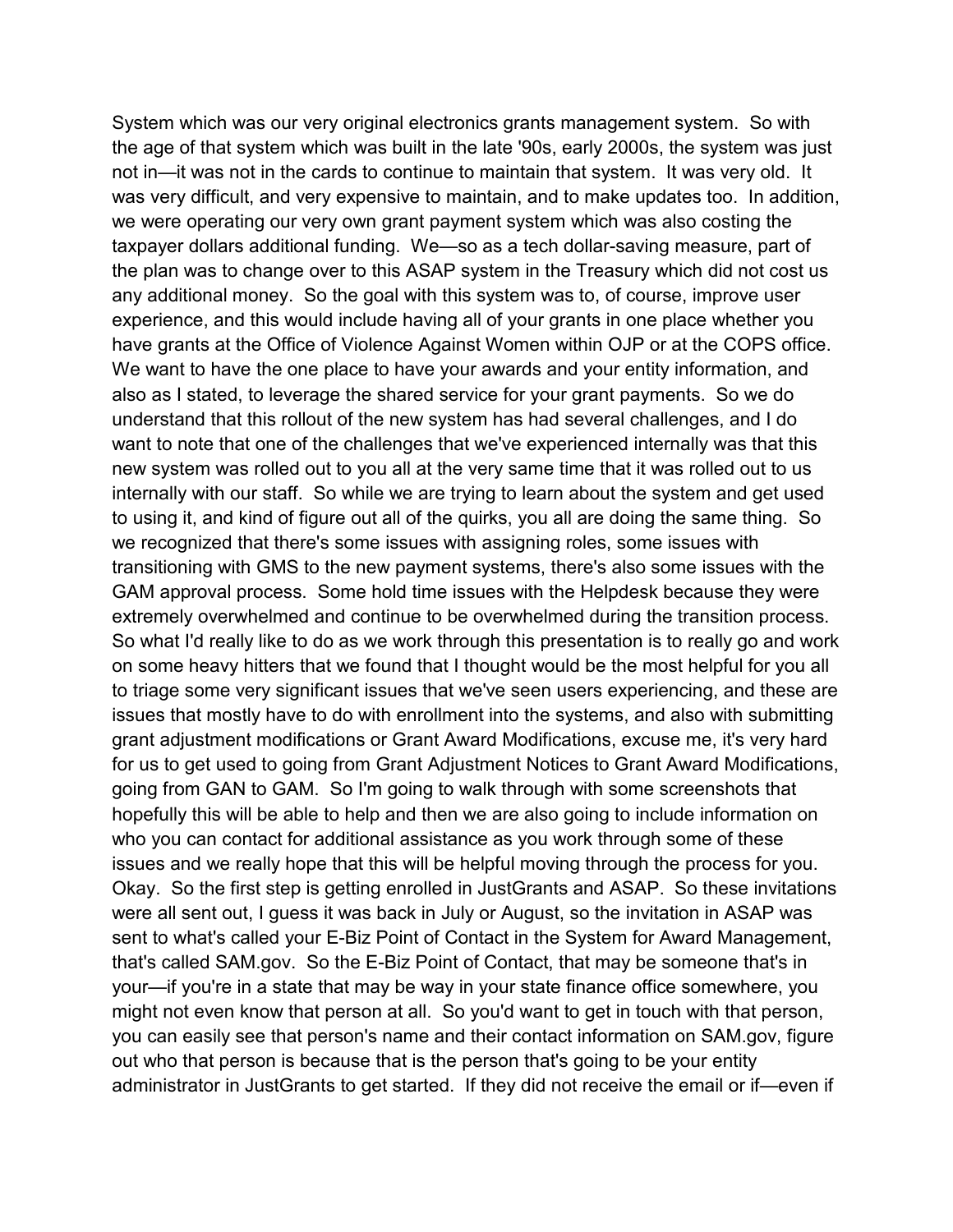the phone, they would say, "No, I'm sorry, you have to hang up and send us an email." invitations again. So now we're able to do that by having you contact our something that's been a real sticking point that we've been able to resolve. So I'm really to go through them. So that is the process on that. Now this graphic, I'll be talking users to the awards and then you can get started on how to-or to manage your award. users to the awards and then you can get started on how to—or to manage your award.<br>So the Entity Administrator has the keys to the castle here. The Entity Administrator is pretty much the gatekeeper that manages all the users for your organization. The good Contact initially, that can actually be changed. So—and I'll—and I'll go through that in, I believe it's the next slide. So the first step is that the Entity Administrator must determine who the users are going to be in JustGrants and those are the users that are our DIAMD System, which is basically our role assignment system for JustGrants. Then then log in to JustGrants in order for that invited user to become that role. No actions assign those users to a particular award. So I know it sounds like quite a bit but I'm they did, it would've expired by now because the SAM email or the ASAP email that was sent to them expired in 45 days. So one of the initial issues that we were having is in order to get that email re-sent for those that either did not receive it or it expired was that we had to send you all to the ASAP Helpdesk which they had very long hold times, very long wait times, we were hearing reports that if you—if you got a hold of them on People were very frustrated but thankfully in the last three or four weeks, we were able to get our finance staff linked up with ASAP to enable us to be able to send out the [Ask.OCFO@usdoj.gov,](mailto:Ask.OCFO@usdoj.gov) which this will all be in the slide, don't worry. And they can send the re-invitation for you, and they can usually do that very quickly. So that's been happy to report that. So, of course I've already gone through this, make sure—this was from a previous slide, any request to have the invitation email sent, make sure you go to this [Ask.OCFO@usdoj.gov](mailto:Ask.OCFO@usdoj.gov) email address. Now for JustGrants, for that invitation, that has to go to the JustGrants Support Desk. I understand that they've also had long hold times and long response times on tickets, however, if you need your information re-sent to—in order—in order to receive a username and password for JustGrants you will have through all of this in detail, but this is very, very important to show kind of how the whole process works with the Entity Administrator assigning roles and then assigning all of the news is even though the Entity Administrator is automatically your E-Biz Point of going to be, you know, an Authorized Representative, a Grant Award Administrator, the Financial Manager, you can also have a alternate Grand Award Administrator, and an Application Submitter. So then they must invite these users to be a part of the entity in once those invitations are sent, the recipient, the invitee must take that invitation and can take place on the award including acceptance until all of those users successfully log into JustGrants and then the Entity Administrator will need to actually go in and going to—I'm going to show you the screenshots on how this is done, but again, just to reiterate, the Entity Administrator invites users and it assigns what role that user is going to have. So for example the Entity Administrator is going to say Joe Jones is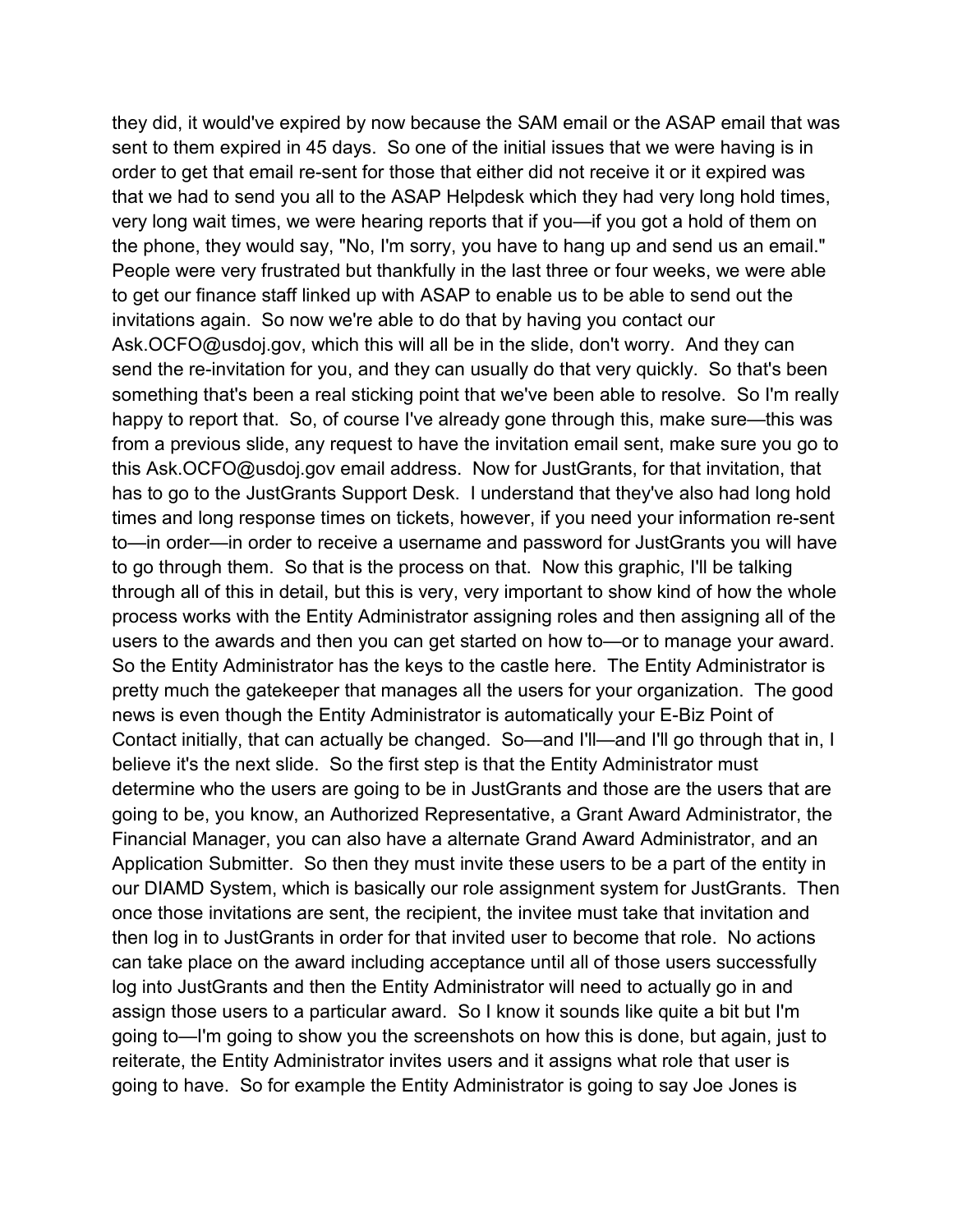Representative for. Because that Entity Administrator might have 30 awards in OJP that are under that entity or they might have one, it just depends on the situation. As I mentioned, this is definitely a great feature for those that have Entity Administrators that Administrator. You can have them go in and replace that member as you can see in the only ones that can replace it?" So, my suggestion is to find that person, go sit down with them, talk them through this, and just have them go in, and reassign someone else, take on this role for your entity moving forward. Now as far as inviting users, this is where the Entity Administrator enters in the user information. As you can see they just select which roles they're going to add. And that's going to prepopulate in the dropdown list. For example, it will say "Authorized Representative," "Grant Award Administrator." this in GMS. It's pretty much synonymous to the Point of Contact. So, they'll have to go in and type in this information. Very important, the invitation to the user expires within also in DIAMD by going in and selecting this "re-invite member button." But I definitely would recommend that you stay on these invited users to just sort of get this process had to do a screenshot from a video demonstration. But it kind—it still gets the point the first thing that they'll do is go into an Awards tab in JustGrants. And then, under Award Administrator, Financial Manager, and Authorized Rep" to show whether somebody has been assigned or not. And then, once that's selected, they can click on the "Award." As you can see in this screenshot. And then choose a role, as you can see in the screenshot the "Financial Manager" is being chosen. And then, click the "Assign to" and dropdown to a name that is already assigned to that type of role under their entity. And then click "Assign" and move through the process. So, they'll have to do this individually for each person in each role. But it's important to note that multiple going to be my Authorized Representative. Joe Jones logs in and becomes an Authorized Representative. And then the Entity Administrator goes in after Joe Jones logs in and then selects the award for which Joe Jones is going to be the Authorized they do want to replace, in the Manage Entity tab, and this is only available for the Entity green here. I know you're probably wondering, "Well, how do we replace it if they're the if they're not going to be the person that you think or your organization thinks is going to go ahead and enter their name and their email address, and then they go ahead and And which by the way, "Grant Award Administrator" is the same role that we had prior to 30 days. So, if that user does not go in and will log in after—or within 30 days, the invitation will have to be re-sent, which can easily be done by the Entity Administrator done because this also will enable you to get your awards accepted and begin taking other actions on your awards. Now, this is not the best screenshot series, I apologize. I across. So, this is where the Entity Administrator assigns the users to an award. So, Awards, so once they click the "Show and hide roles" section and select the "Grant people can be assigned to the same role. So, for example, you could have the same person as the Authorized Representative, as the Grant Award Administrator, and as the Financial Manager, that's totally fine. Okay. I understand that the Grant Award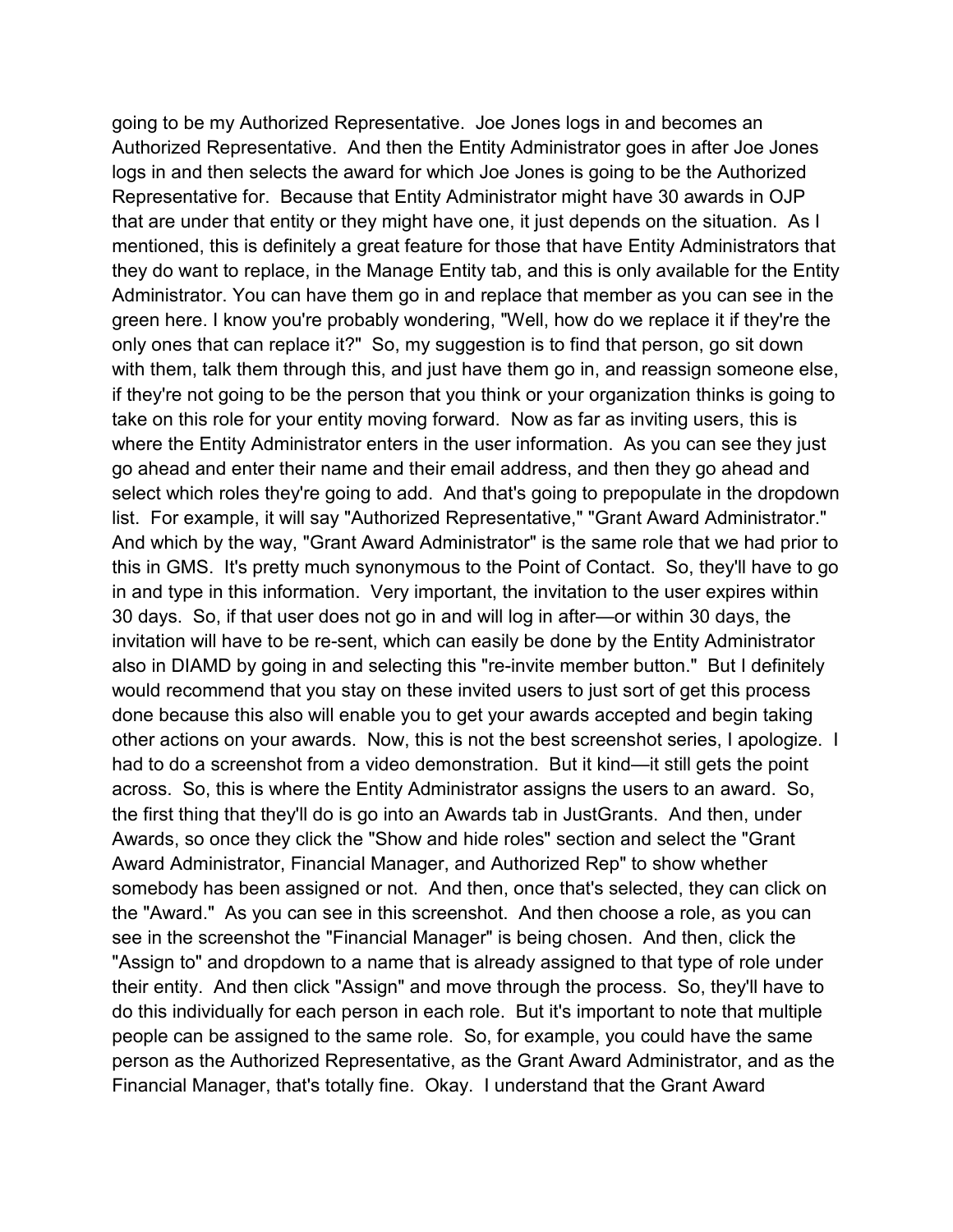Modifications have also been a bit of a pain point. I'm happy to report that some of the resolved. But I'm hoping this section will be extremely helpful for you. As far as the GAMs, there's currently three types of GAMs with several categories. We still issue GAMs. Those are removal of special conditions. We deal with all of those internally. are the people that can initiate these types of GAMs. Now, as far as Grant Award Administrator can initiate GAMs. And that's a really important note. The GAMs can very important. This is the key to doing pretty much everything. So, until you click this don't understand what's wrong. We've done it, too. We don't—we don't understand what am I doing wrong? It's because of this Begin button. This is where you start the and just write it down, remember it, etch it in your brain because that's been the biggest help for us internally, too. Because the initial training documents did not have this "Begin" button addressed. And I know that our JustGrants team is working on updating So, after clicking the ever elusive Begin button, this is where you can start to get the— to GAMs selection. Select one of the three types. And then you can select your subtype and click "Create New GAM." And then, you are getting started. But, wait, transitioning in the slide, it's like, "Has the attachments issue been resolved?" So, we do know that there's a known issue regarding the "Attach" button. So, for some users, not all, there's the "Attach" button that's missing for GAMs. So, if you are one of those issues associated with those GAMs have been resolved and are in the process of being actions to remove special condition withholdings, but those are no longer considered But the key is that we only modify GAM—or we only issue GAMs to do true modifications to the award such as the Scope and Extensions, the Programmatic Cost, Budget, and Sole Source for example. And you can see by these graphics that these Modifications, only the Grant Award Administrator or alternate Grant Award only be created within the actual award. So, you would have to go to the Awards tab and actually click on the Award to be able to initiate a GAM. Back in the GMS days, we could just go in a GAMs tab, and then, select the award and—or select GAMs, and then, create a GAM for whichever award we wanted. But now, we have to go into the actual award to accomplish this. Now, if you listen to one thing I say in this whole PowerPoint and you take one thing home with you, where you might be home because of the pandemic. But if you—if you take one thing, it's this "Begin" button. This "Begin" button has caused so much pain and caused so many people so much pain, but it's so "Begin" button you are in a read-only status in your grant. So, you probably gone in, many of you, to try to create a GAM and it's greyed out, and it says, you can't do it if you process to come out of read-only. So, just please, please, please take that information those documents to address this. But, yes, Begin button, Begin button, Begin button. again the GAM, I still say GANs—GAM going. So, this is where you go under your Award Information. You click the "Grant Award Modification" section, then you can go there's more. There is a known issue, and I actually just—so, when I'm in—when I'm in presenter view, I only see little pop-ups come up from the chat and I just saw, as I was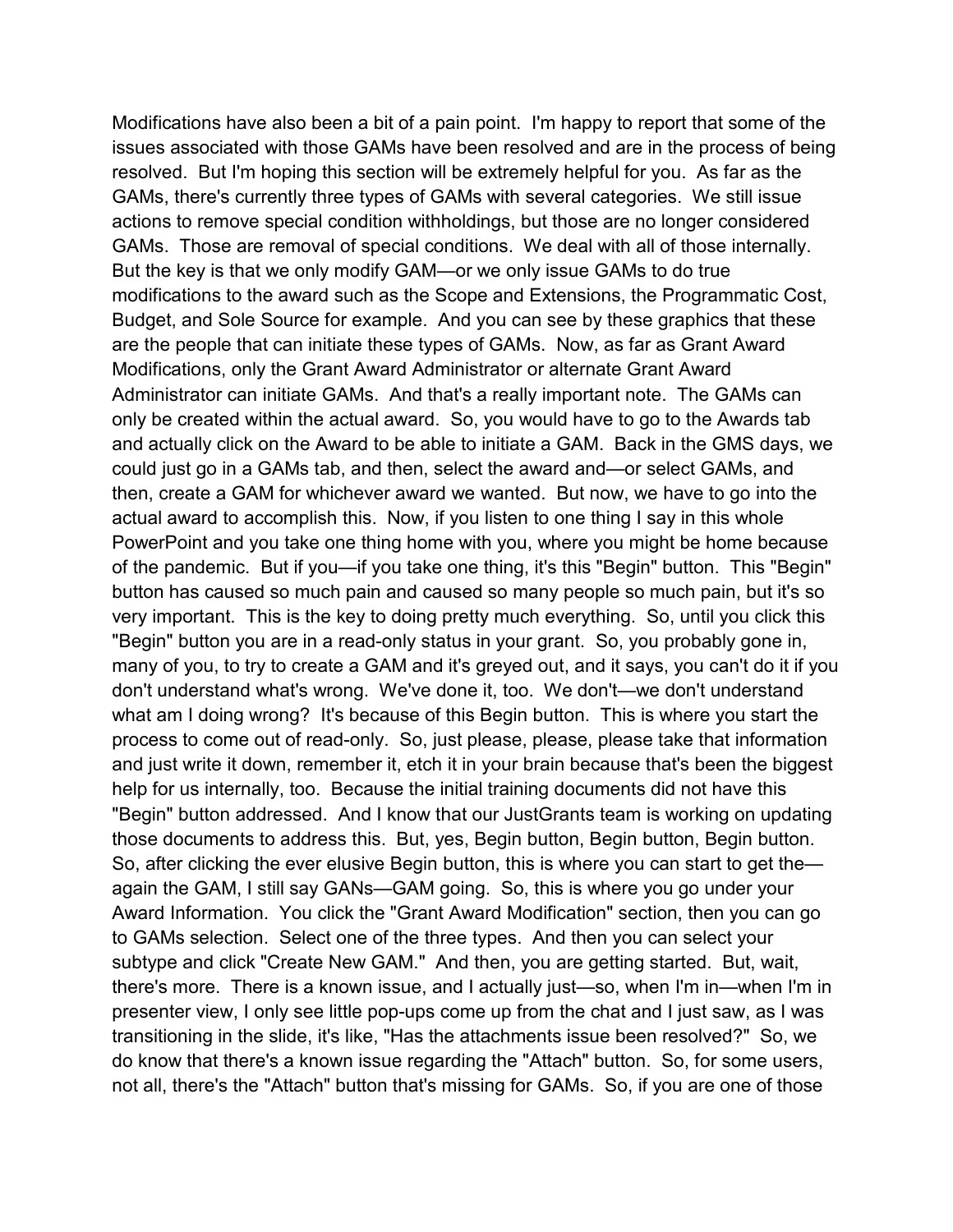Grant Manager until the fix is deployed. I know they're actively working on that. But if the "Attach" button is not missing, I'm pretty sure, because we experienced this isn't telling you what the upload issue is, but we have found that the upload error is due to an invalid file type. So, right now JustGrants is only accepting Microsoft Word, Microsoft Excel, and Adobe PDF attachments. Now, as far as Excels, it's only macro disabled Excel workbooks that can be accepted. So, if it's a macro enabled workbook, think you shortened it, shorten it again. I mean, I don't know exactly what the characters—what the character limitation is. We haven't quite figured that out yet on the give that a try. But I do know that we're working with our JustGrants team very hard on getting the known issues with the GAMs resolved. Okay. The next topic is if you're in a grant program that previously reported in the PMT, and you'll know this by continue to report in the PMT until JustGrants is configured to accept the performance Performance Report in JustGrants just like you did in GMS. For grantees that did not previously report in PMT, you will report your performance information in JustGrants. process of uploading the performance questionnaires for each of the forensic in and view your performance questionnaires in JustGrants for that first reporting period. important piece—and this is a notice that's in JustGrants right now. We understand that Reporting Module. So, as such, the report is still due on this extension date of December 30th for that reporting period that ended on September 30th. But we are not going to be suspending any funding if the report is not submitted by December 30th. Federal Financial Reports in JustGrants. This is very similar to how it was in GMS users that the "Attach" button is missing, go ahead and email the attachments to your internally, that you may be experiencing a file upload error. Unfortunately, JustGrants you'll have to save it as in—you have to disable the macros, and then save it as a different workbook in order to attach it. But then, the quirk is the file name character length is very tricky. So, if you know that you're using the correct document type, and you know that you've disabled macros in Excel, and you've—you're still experiencing that error, go ahead and try shortening the file name, that's usually helpful. And if you BJA end, but we're still doing trial and error just like you all are. But just go ahead and Performance Reporting. So, for the time being if you previously reported in the PMT or looking at your special conditions or in your solicitation document, you're going to data directly. You will be notified well in advance of this. But just keep reporting in PMT, and then you'll download your attachments in PMT and attach that to your This slide—this—I updated this, I guess, it was this morning. It says that we are in the solicitations in JustGrants. However, I did just get confirmation that those programs that don't report in PMT have all been updated in JustGrants. So, you should be able to go As far as Federal Financial Reports, I'm going to go a little backwards here. So, the there are still a number of issues that people are experiencing with the Financial So, we understand, we get it, so while we fix it, we're not going to hold up your funds. Just a quick note here, that only the assigned Financial Manager can submit the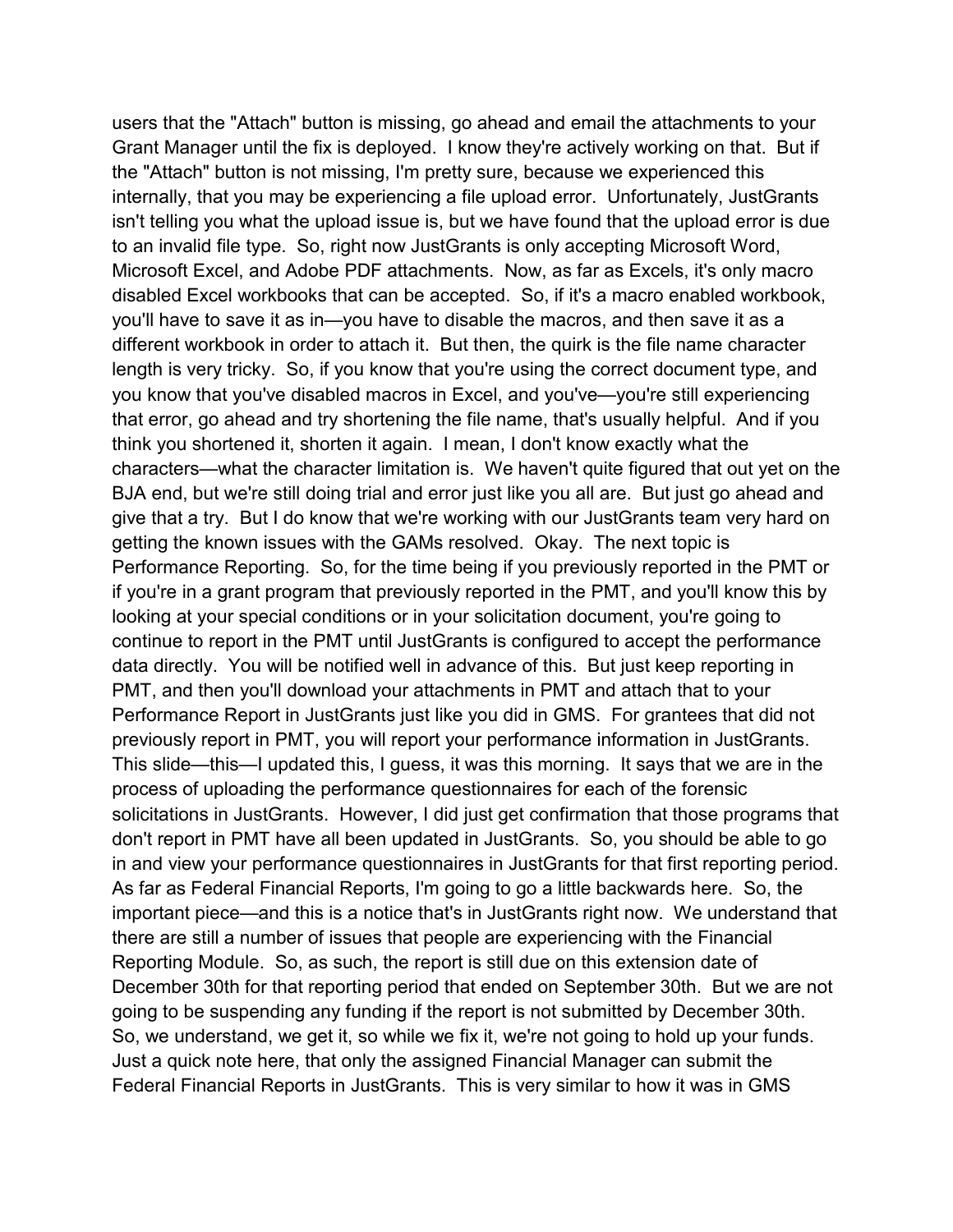where only the Financial Point of Contact can submit the reports. This was a big submitted, they're just waiting to be processed into our financial system. That fix is scheduled for deployment this week, but that's not going to hold up your funds. That's just some quirky thing that our system's people are working on. This I just learned with change during the cutover. The quarterly data is now reported cumulatively each quarter. So, please keep that in mind while you're collecting your information to submit your first financial report. There are some known issues with financial reports. Some of the FFRs are stuck in what's called Pending UFMS status, that's basically after they're fix this morning, so that's exciting. The FFRs were disappearing when the Financial Manager

 over the weekend. So, here's another question, "Who do you turn to for help?" As I Helpdesk wait times, but we also want you to know that we're here in the program office in BJA to help you too. You know, there are certain things we can't do. We cannot send you the ASAP Invitation again. We can't send you your username and passwords. But, we can—we can help you figure out how to accept your award. We can help you taken care of. We know that this has been a challenging time. Any system switch-over to encourage you to reach out to us regarding your outreach with the support desk. Let you knew Alan Spanbauer when he was at NIJ. We are so pleased that he joined us in BJA after the Forensics Capacity Enhancement Programs moved down to—excuse me. Jackson—or, Shelia Anderson. Excuse me. Monte Evans, Christine Torres, and Mila Hago. They are all wonderful and we are just so happy to have them as part of our Vince Davenport who you heard from earlier, we also have another very wonderful team with Angela Williamson, Andrea Borchardt, who we also were able to steal from NIJ, and Thurston Bryant. So we have a great team of people that are very happy to help are on the IT systems and on the finance side, we have the JustGrants service desk, we hit the continue button. So that wasn't fun. But we're happy to see that that was fixed mentioned early in the presentation, we've heard—we've heard a lot of feedback on work through how to designate roles, how to manage your award, figuring out issues with attaching items to GAMs, doing work around on that. Now, real technical issues, we still have to go to the JustGrants Helpdesk on that because just like myself, our staff, we are not IT people, but we do want to do our best to make sure that we get you all like this is very challenging. But we do want to make sure that we're providing you the best customer service possible, and we are here for you. And we're—also, we do want us know what's going on and, you know, let us know if we can be of any help. So we've also have a staff directory. So this is for the Programs Office. And I'm sure many of To BJA. Sorry. I got distracted. And then we also have a wonderful, wonderful team of state policy advisors that are within Alan's team, Lauren Troy, Kathy Manning, Shelia team. —And then in the Law Enforcement Division in the P—BJA Policy Office, led by you in—help you get all set up and taken care of. Just to reiterate where our contacts also have the ASAP help desk, and then the OCFO Customer Service desk. And that's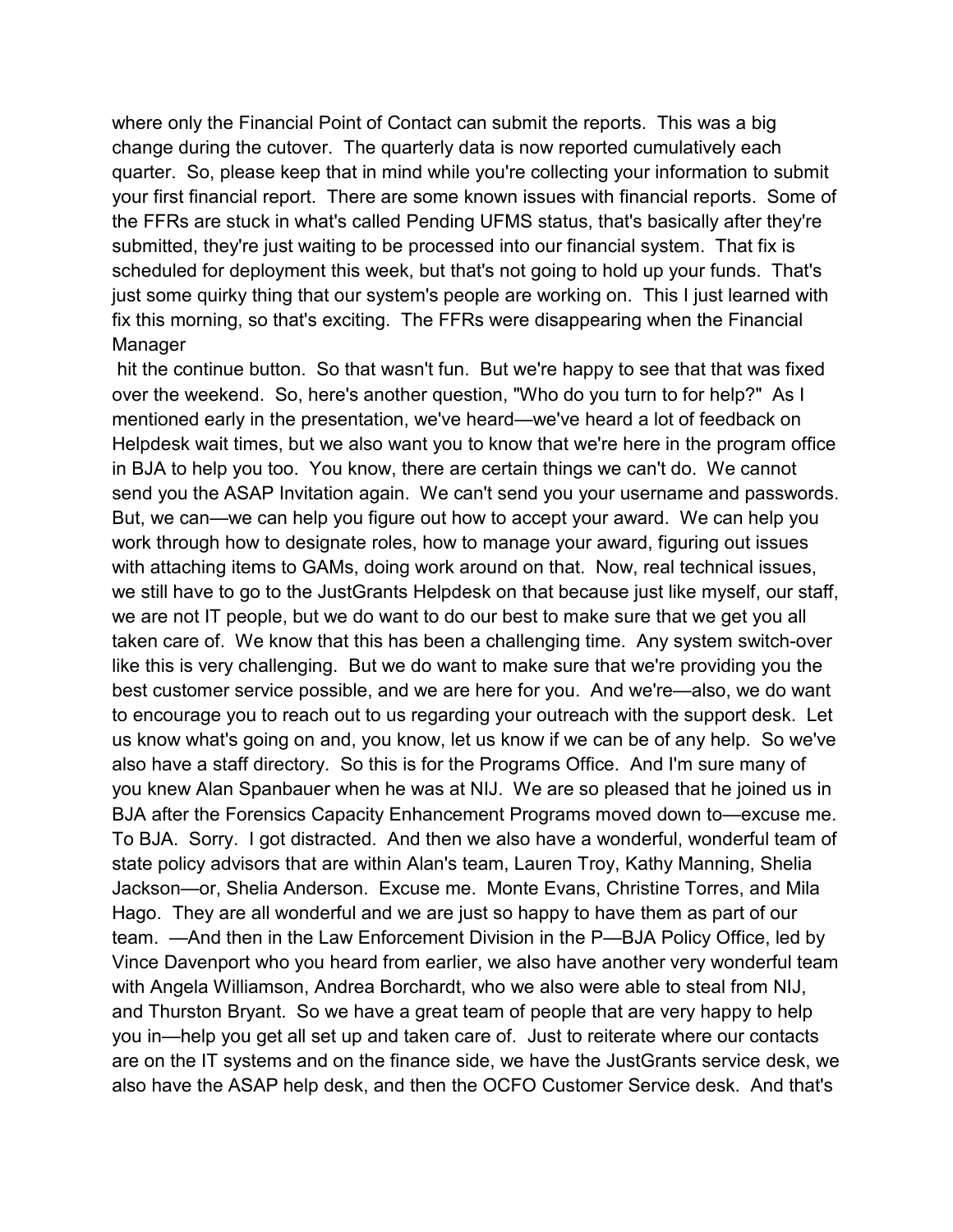going to contact someone else for ASAP getting resent, but the fastest way to get that ASAP invitation email resent is to contact the OCFO Customer Service desk. We also have quite a bit of self-guided trainings. And they're recorded. We have so many trainings and documents on the website. If you want to dig through any of the other topics, please do so. Our goal today was to really hone in on some of the current, you we do have plenty of other support documents that are available. And, of course, here you can always feel free to call any of us. We're happy to help you. All right. So I'm the key right now for getting that ASAP resent. I know it's a little confusing that you're know, hot ticket items that people are experiencing, that we're hearing all the time. But are the social media items for BJA, our website, email, and the main line for BJA. But going to take it out of presentation though because I have not been able to see anybody's chat.

 KRISTEN MAHONEY: That's fine, Brenda. Thank you so much. This is Kristen. And I the chat boxes as you went through the presentation. One of the things that we hope just want to give you a couple of summaries of some of the issues that are happening in that you would all get from today is where to go with these problems, because, you know, obviously, we weren't going to be able to solve your particular grant issues with a hundred and ninety-five people on the phone. But what we're hoping is, you know, we can quickly review and diagnose some of the main issues that you're chatting about and get you directed to the person specifically that will help you. So, Brenda, I'm going to just start off with a couple of things that I see in the chat box. One is the issue of and—well, I'm going to start from the bottom. Somebody is trying to get their name changed to the Entity Administrator for several weeks. The information changed in the E-Biz Contact in SAM but they can't do anything because the original Entity Administrator's on disability leave. So how does someone go about getting names changed to the Entity Administrator in this system?

 BRENDA WORTHINGTON: Okay. So this is—the Entity Administrator is already in DIAMD, is that correct? Kristen?

 from—sorry. Keshia Singleton. So, Keshia, can you let us know? Can you unmute KRISTEN MAHONEY: Can you—this is from—this is I think a chat from—a question Keshia so she can tell us? Keshia Singleton.

KESHIA SINGLETON: Can you hear me?

KRISTEN MAHONEY: Yes. Go ahead, Keshia. Tell us about…

KESHIA SINGLETON: Yes, hi. This is Keshia.

KRISTEN MAHONEY: …tell us about—go ahead.

 not originally our E-Business Contact in SAM. And so the person who was originally our Administrator. And this has been going on for six plus weeks where I can't get into the KESHIA SINGLETON: Yes, so I originally was not the Entity Administrator as—or I was E-Business Contact in SAM received the email as the Entity Administrator, and she is on disability leave. So I cannot have her go in and assign me as the Entity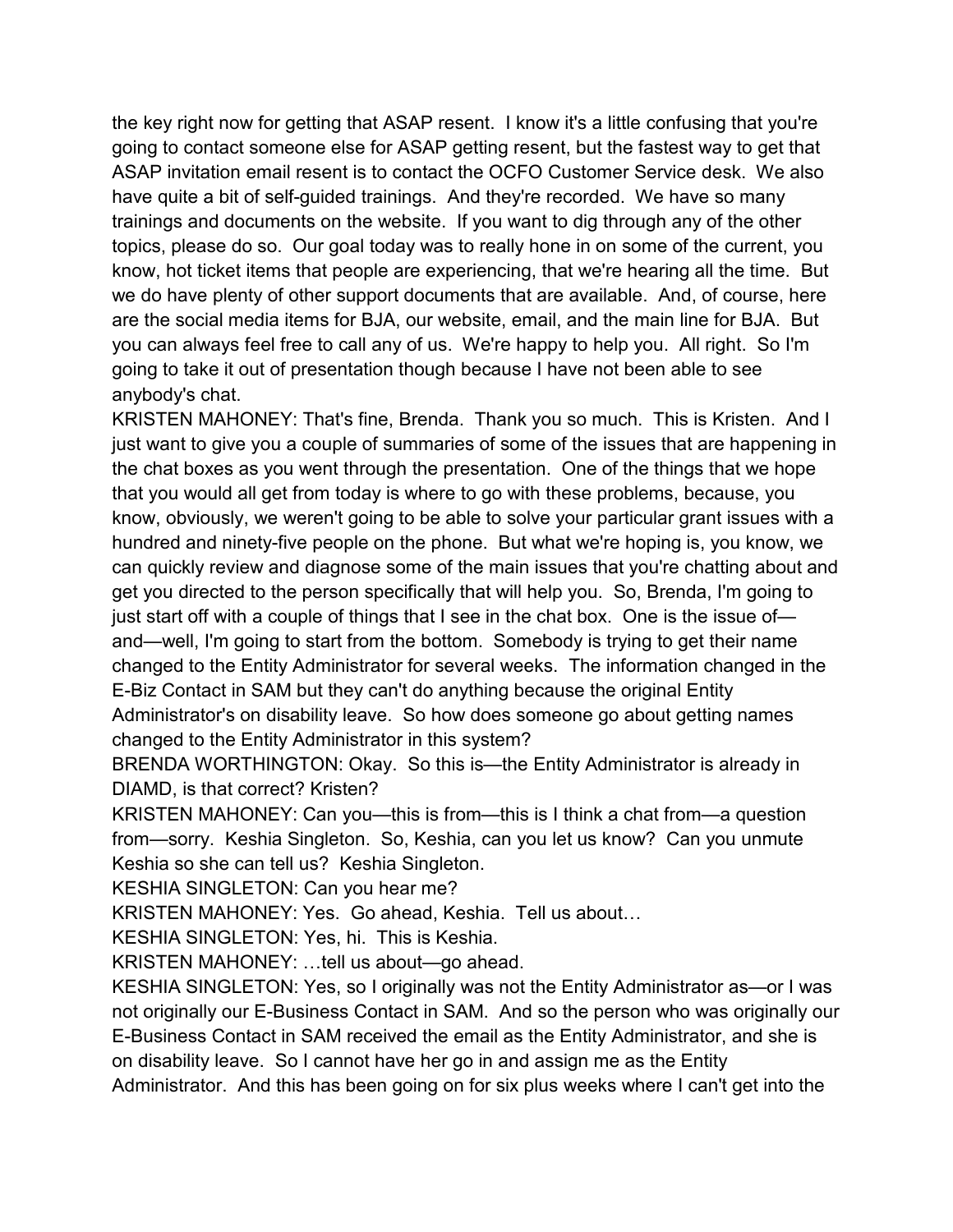system at all other than an application submitter because I've been trying to get my information updated so I can be the Entity Administrator.

BRENDA WORTHINGTON: So when people have questions like that…

KESHIA SINGLETON: So I was able to…

BRENDA WORTHINGTON: Sorry. Go ahead.

KRISTEN MAHONEY: Okay.

 BRENDA WORTHINGTON: So for something like that, that's more of a special case that we would be able to help you with internally and work with some of our senior IT folks on that. So if you could send, let's see, one of our contacts an email—actually the most—hmm, you can send me an email directly. I'm at

[brenda.worthington@ojp.usdoj.gov,](mailto:brenda.worthington@ojp.usdoj.gov) and I can help you with that.

KESHIA SINGLETON: Okay. Thank you. I appreciate it.

BRENDA WORTHINGTON: I think we could…

 KRISTEN MAHONEY: Brenda, I think we could do a quick one. Go ahead. Sorry. BRENDA WORTHINGTON: If you could please include your DUNS number in the email that would be awesome.

KESHIA SINGLETON: I will. Thank you. I appreciate it.

KRISTEN MAHONEY: What's the role of DIAMD and how is it connected to ASAP and JustGrant?

BRENDA WORTHINGTON: So DIAMD is our entity and user management system. So DIAMD doesn't really have any connection with ASAP but it is the way that you assign your roles in JustGrants.

 KRISTEN MAHONEY: Thank you, Brenda. Some people have questions about their GAMs and they're project period extension, budget modification GAMs, and just wondering if there's pending approval, if they've been accepted. Who's a—who's a person for them to email or call when they have those specific questions about GAMs extension and budget modification?

 BRENDA WORTHINGTON: So for those, you can email your Grant Manager directly. and GAMs within our financial office. They are working hard to unbury themselves, and they're doing—they're making progress. So you will receive a notification from up and bug people, but definitely your Grant Manager is your primary point of contact However, I will say that there has been quite a backlog initially for project extensions JustGrants when it's been approved. But we in BJA, we're doing all we can do to follow for outreach on those types of items.

 contact information of the—of the program staff so we have that available? Thank you. Let's see. So I know that people have questions generally about accepting their resource for people to call when they're having trouble accepting awards? KRISTEN MAHONEY: Brenda, would you mind sharing your screen and—with the awards. They're having trouble accepting awards. Brenda, who is the—who's the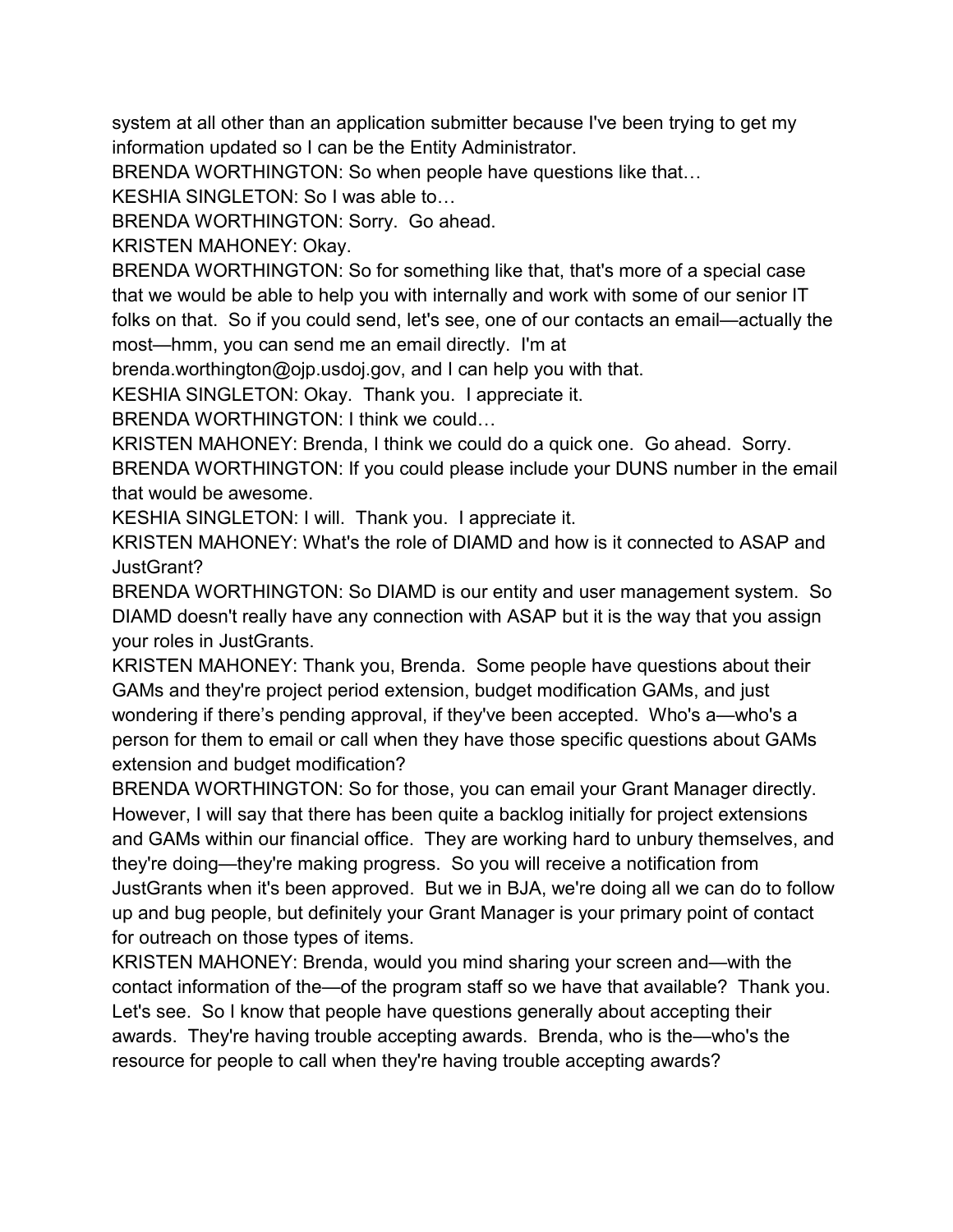BRENDA WORTHINGTON: So if you're having trouble accepting your award at this issues. And I would recommend—you know, we are going to share these slides. To go ahead and, you know, look through the items that I shared. Make sure all of the entity that's missing in order to accept the award is that not all of the roles have been point I would recommend contacting your Grant Manager. So our goal right now is to get our Grant Managers up to speed so that they can help you with these types of roles are assigned and everyone has accepted their roles, because that's the usual item assigned correctly in JustGrants.

 KRISTEN MAHONEY: Thank you, Brenda. Also folks have written about the budget tab being blank for each of their awards or not having correct budget information in their awards. Can you tell us a little bit about why that might have happened and who they should contact regarding that?

 BRENDA WORTHINGTON: So I am not too sure about that one. So as far as the budget information, my guess is that was just something that happened during the migration of the old awards. But I would have to look into that one.

 they should report that directly to you. We kind of consider Brenda as our tiger team for these special instances. Another person wanted to talk about incorrect DUNS number. KRISTEN MAHONEY: So that's a question that—for folks that are having that issue, I know we've address that a lot in the past. Tell us about how to get your DUNS number. corrected.

 BRENDA WORTHINGTON: So it depends. So if there was an issue—that really system—our error in our system migration changed it on you, that's something totally different. So if there was an error in the migration, definitely reach out to us so that we can put you in touch with our senior folks in our IT department. But as far as the issues where you had one DUNS and you just prefer to change it that would actually result in and not an advisable process. depends. So if your DUNS number was correct, you know, and you submit—you submitted your grant documents with a certain DUNS number and you want to change it, that's something that's problematic. But if there was a—there was a migration issue that, for some reason, you submitted with a certain DUNS and then somehow our the need to deobligate the award and issue a new award which is a very, very lengthy

 have had their FFR pending, UFMS, since 11/23. Is that to be expected? discussed in the presentation. It's—the fix is hoping—or, the fix is on schedule to be deployed this week, but that's not going to impact your access to funds or anything. technical term that our IT team has shared to us is they're stuck. KRISTEN MAHONEY: Brenda, some—we have a question about some people that BRENDA WORTHINGTON: Yes. That's an item that—that's a known issue, that we That's just—it's waiting to be processed in our financial system and they're just—the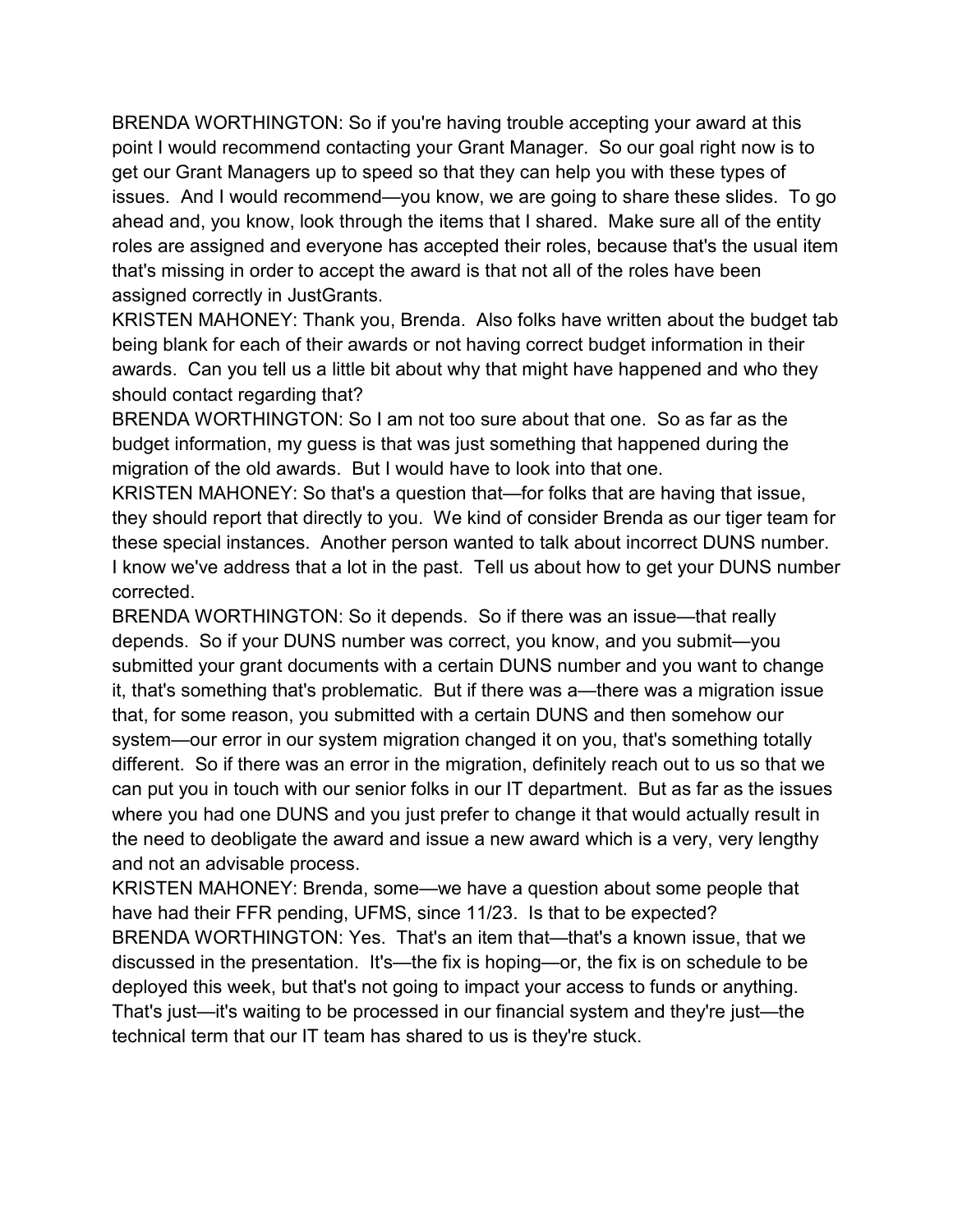KRISTEN MAHONEY: Okay. Thank you for that. I think that I have gone through for BRENDA WORTHINGTON: So, Kristen, I think… you while you were talking and given you most of the big picture items that I've seen in the chat. At this point, let's see if there are any other questions. I see Neal has…

KRISTEN MAHONEY: Go ahead. Go ahead.

BRENDA WORTHINGTON: Oh, that must have been Neal that just popped up. How the correct—the incorrect Award Administrator.

KRISTEN MAHONEY: Yes.

 BRENDA WORTHINGTON: So that's something your Grant Manager or Entity Administrator can do. The Entity Administrator can go in and reassign the roles to any award at any time. So you would just work with your Entity Administrator to go—to go in and remove that person or reassign that role to someone else.

KRISTEN MAHONEY: Brenda, someone asked a question about GAMs and how long—what the—what is the process to approve a GAM. Is there any chance a GAM can be approved before the end of the week if submitted today? What's our—I mean, I think it depends on what the GAM is asking us to do, but can you tell us about how long it takes?

 BRENDA WORTHINGTON: Sure. It definitely depends on what the GAM is. So we have, for example, a programmatic GAM. Those only have a couple levels of approval, but we have—for example, project period extension GAMs require, you know, very hmm, probably like six or seven levels of approval. So that's something that would be… KRISTEN MAHONEY: Right.

 approval of our Chief Financial Officer. So I think that the likelihood of having BRENDA WORTHINGTON: …a little difficult to get through this week, especially if—for example, if the GAM is something that's an exception to our internal policy on extending awards. For example, if it's a second-time extension, because that requires the something like that approved within this week, especially given the holidays, is—would be pretty aggressive.

 KRISTEN MAHONEY: Thank you, Brenda. If—just so people know on the line, the Alan a call, or email Alan, or email Brenda. And, of course, if Brenda is being help desk to get back to them on an issue, though we have implemented some things Staff Director that you see here, you know, you have your state policy advisors, and then Alan is the Division Chief, and, of course, Alan reports to Brenda. So if anyone is having trouble getting response from their state policy advisor, you know, obviously give nonresponsive, you can give me a call. I think what you'll find is that since the staff is learning this at the same time, you are sometimes—you know, they're waiting for the in-house with some help desk office hours now where staff can call in the JustGrants Helpdesk with you and you can share your screen with your policy advisor, and the JustGrants team can be there and look with you live and see what's going on and have the policy advisor see that as well. So then they can see what the fix is because a big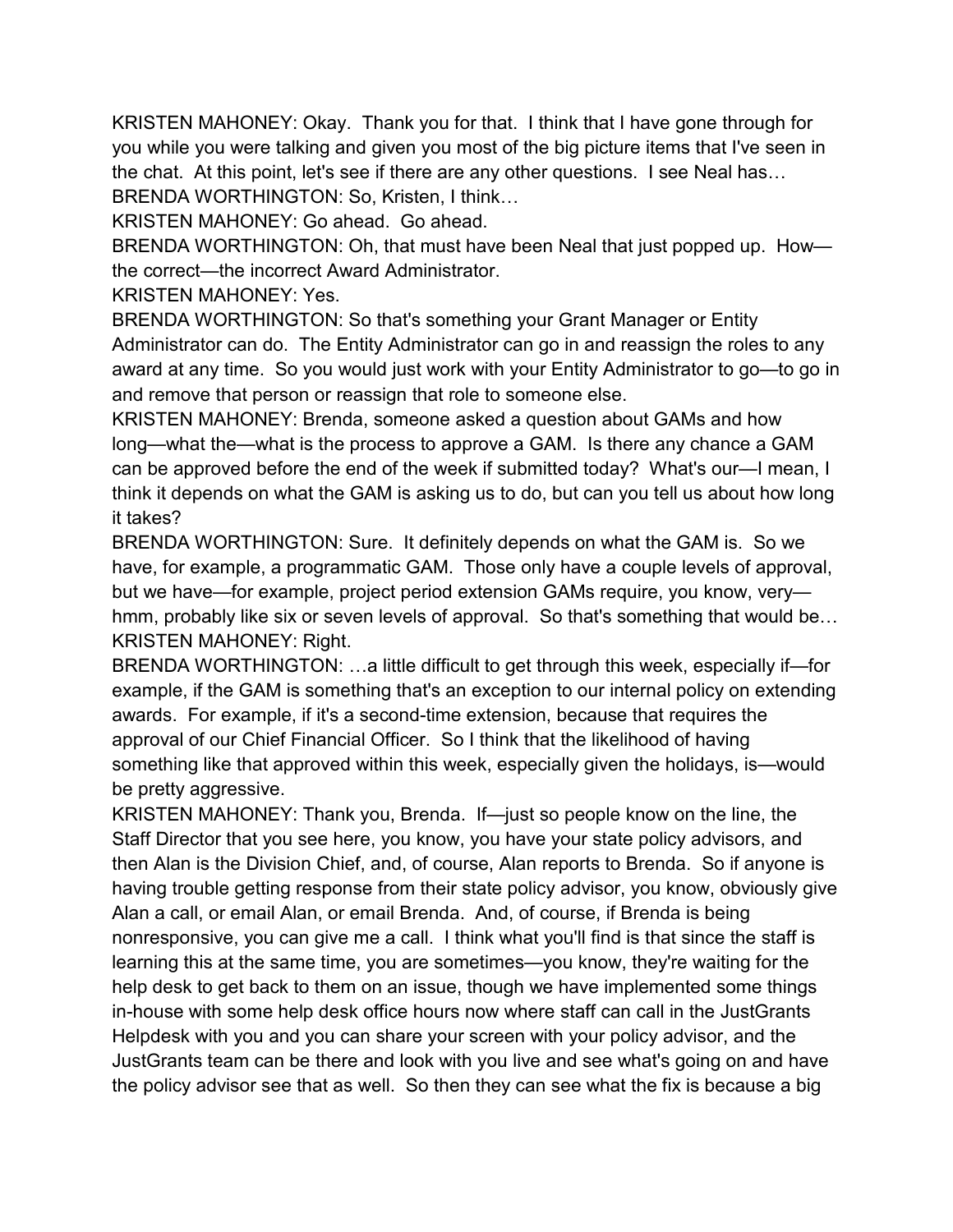diagnose the issues. Fixing the issues is often a second—a second issue—a second step in that process. So let me see if there's any other new questions here from folks. part of this—for my staff is being able to diagnose the issues and then getting you to the place that can help you fix the issues. So we're hoping that our state policy advisors and Alan and Brenda are getting to the point—at this point that they're—they are able to Anyone else want to hit us up with a—so if it was a GAM, removing \$20,000 from one line item to another, Brenda, would you consider that to be a complicated GAM or would that be something that could be resolved quickly?

 BRENDA WORTHINGTON: That all depends. So it depends on what the cost category movement is. It also depends on the—where the—or the amount of the award to, because we also…

KRISTEN MAHONEY: Right.

 BRENDA WORTHINGTON: So, for example, if any funding is moving in and out of the indirect cost category, that requires an actual budget modification GAM. So the answer to that is it depends.

KRISTEN MAHONEY: Okay. Right. I can see that because if it's—the grant—if the grant is only a \$50,000 grant, moving \$20,000 is a big deal. So it's hard to tell. BRENDA WORTHINGTON: Right. Right.

 assigned as the Grant Award Administrator, is that something that the state policy grant. They think something has been awarded but they can't see the information on it so they can't be sure. It seems to me that this is something that a state policy advisor KRISTEN MAHONEY: I think we covered this, but if we have the incorrect person advisor can help with—can help? And, in addition, you know, they're just not seeing the could probably help with. Is that right, Brenda?

 it's because you don't have the role needed. So… BRENDA WORTHINGTON: Yes. And I will say this, usually if you cannot see a grant,

KRISTEN MAHONEY: Right.

 BRENDA WORTHINGTON: …I just want to bring up an example. This came up about two weeks ago. There was someone that was logging in and couldn't see their grants. But the only role that person had assigned to them was the application submitter role. So they could not see any of the grants because they technically didn't have the right to see the grants. You know, I think…

 migrate from? Our Board of Commissioners Chairperson used to be on the previous grant awards, now our County Executive is listed in JustGrants. So, you know, how—it Brenda engaged in helping fast track those issues is the way to go. Is that correct, KRISTEN MAHONEY: It seems like there are a lot of issues with these—the roles. You know, someone says, "Where did the—where did the authorized reps information just sounds like they've got the wrong person there. So, you know, again, reaching out to the help desk is great, but I think that having your state policy advisor or Alan and Brenda?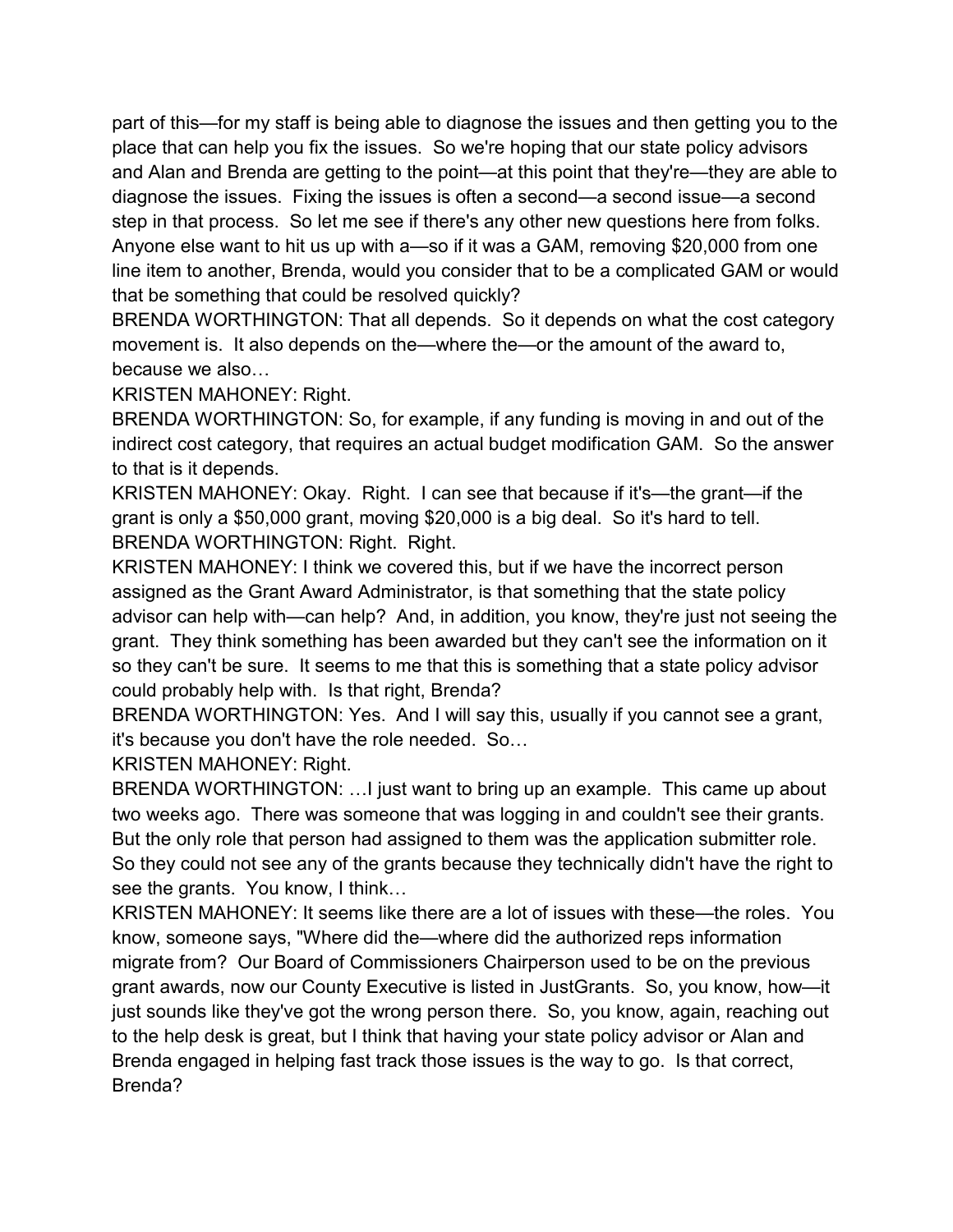BRENDA WORTHINGTON: And then also—that is correct because also the Authorized Representatives—those changes might be a result of just part of the transition from NIJ authorized rep, attach it to the award acceptance and send it in, no big deal. But, migrated so it's not as easy to fix. So we do apologize for that. I know—I talked to one application review. So I was, "If I had known all of the problems that this would cause you, I probably would have done something differently." But—so that could be part of it. to BJA. I know BJA, we—during the award process, we tend to make changes in the Authorized Representatives to make sure that they are the highest-ranking official. And that typically is done as an administrative change. In the past, that was something that if the grantee didn't quite agree with it, you could simply submit a GAM, change the unfortunately, that process has been causing some issues with the way the system was grantee that I personally am the one that made that administrative change during the But, you know, the other way you can change it is just to have your Entity Administrator send the correct person, that Authorized Representative, an invitation, have them respond to it, and then they can log in, and move forward from there.

 KRISTEN MAHONEY: Thanks, Brenda. I think this one you might be able to help answer pretty quickly. Someone asked, "Do we now upload documents?"—oops. documents to clear special condition issues or just work with—directly with our Grant Shoot. I—sorry. I hit the wrong—don't you hate it when you—there it is. "Upload Manager? So if you have a special condition that you want to clear, how—tell us about the process for clearing special conditions on these grants."

 Manager. The idea is that in the future, you're going to be able to just upload KRISTEN MAHONEY: And one thing that I might suggest is email some of these questions together. If they don't know the answers, they might be able to get Brenda or Alan on the phone with them. I think it is hard for the policy advisors to, you know, hear these questions and then quickly, you know, try and solve them. They generally do need to do a little research. So emailing them and setting up an appointment might be BRENDA WORTHINGTON: So for right now, still go ahead and work with your Grant documents. But from what staff are reporting, that functionality isn't quite up and running yet. So, for now, just go ahead and email documents to your Grant Manager. questions to your policy advisor, and then see if you could set up a time to go over the helpful. Brenda, here's another question about the role for one grant. Can each role be assigned to more than one person?

 KRISTEN MAHONEY: Great. We have successfully accepted our award in JustGrants but the funds are not in ASAP. How do we—who do we contact for assistance? BRENDA WORTHINGTON: Yes. Except for that Authorized Representative. Brenda, I think you talked about this earlier.

BRENDA WORTHINGTON: Okay. So that one is probably a me question. So there so there are certain cases, and I was just working through one of these cases this morning with our finance folks, where there was an error where the funds were not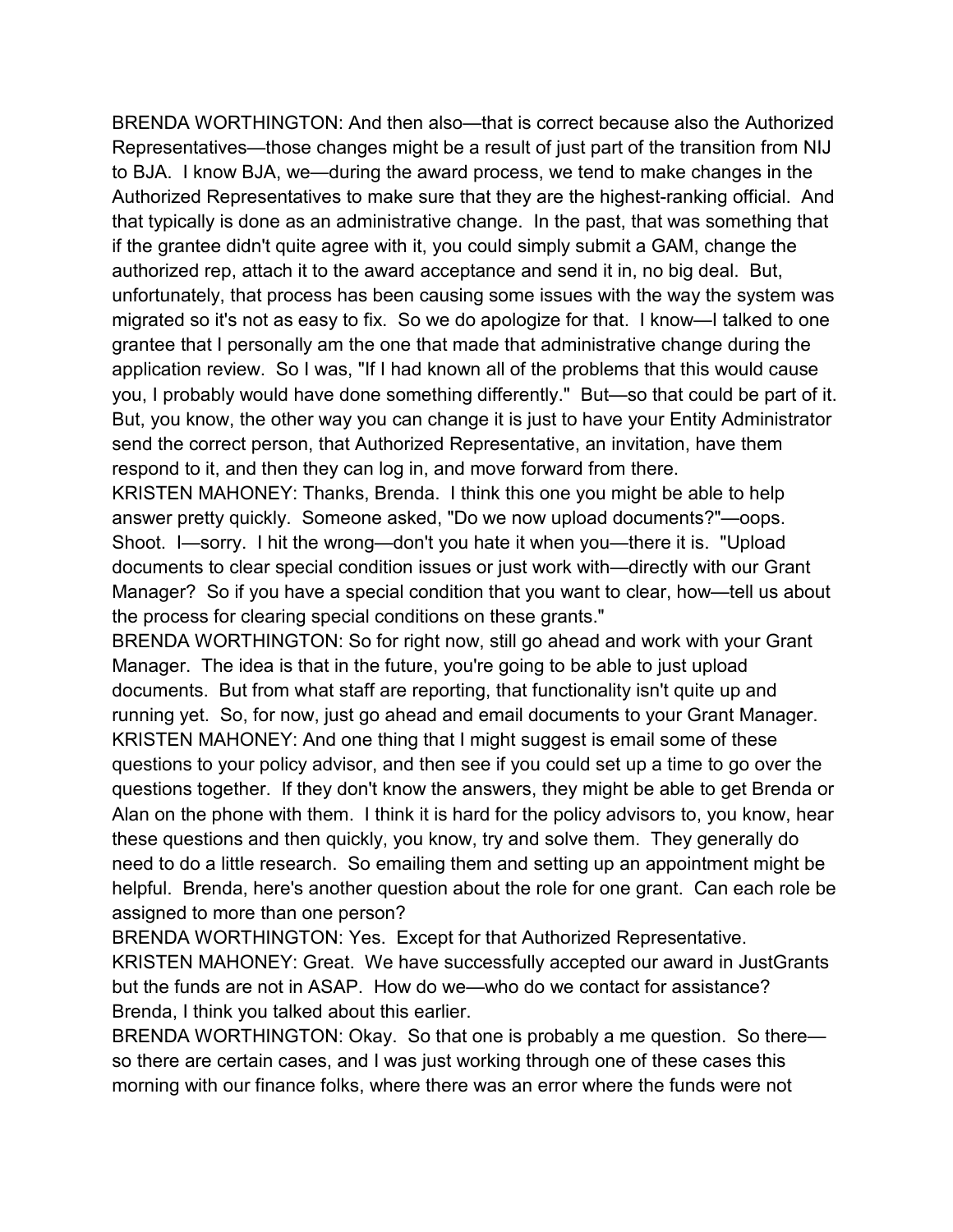as you can probably tell, I am not an IT person. I am just a person that's learning about needs extra special triage. So you can feel free to email me about that and I can get transferred to ASAP correctly. So—where they did everything they were supposed to do to set up ASAP but, for some reason, there was like a broken link and—you know, the system and not going to be able to help you all out, but—so that's something that somebody on the case.

 KRISTEN MAHONEY: Thanks, Brenda. I really do appreciate the lively chat going on. Miller indicates that the JustGrants job aids are a huge help. Where are those located, We're doing our best to monitor it live and getting these questions to Brenda. Angela Brenda?

 webpage. Let's see. I'm going to… BRENDA WORTHINGTON: So those are located on the JustGrants website on the OJP

KRISTEN MAHONEY: Might be the next slide. Yeah.

BRENDA WORTHINGTON: There we go.

 videos and other resources. But now that we've had this discussion today, it might of the work for your localities in JustGrants. So we've got about five minutes left. such short notice. I mean, this came together late last week, and I just really appreciate information, but let us know if we're having an issue here, direct it to this individual. So everyone on this call. We appreciate your willingness to listen to our concerns and address them directly in a timely manner. So, again, just our thanks. And we'll continue. I've offered—for the folks on the line, I've offered to BJA to get information communications from us on this topic. And, again, thanks everybody for joining us at KRISTEN MAHONEY: There are a lot of job aids but there are also some YouTube provide better context for you all as you begin to start to problem solve and initiate some Matthew, can I—can I call on you and see if there is anything that we might have missed that you were hoping that you would've heard from us this afternoon? MATTHEW: Certainly. I just really appreciate both of you for being willing to jump on at the willingness of BJA, not only to give us your email addresses and your contact just our thanks as a community. I know that's—that would be a message reiterated by funneled to you in any way that would be helpful, so look forward to more short notice.

 KRISTEN MAHONEY: Our pleasure. We appreciate everything that you all do. And, scenes. We are happy to get together again with you in the new year, follow up whatever you need. Brenda, any closing comments from your end? BRENDA WORTHINGTON: I just wanted to thank you all for joining us today. And, again, I just want to reiterate two things. Welcome to the BJA family and Begin button. you know—and we appreciate your patience. You know, everyone says that this is like learning a foreign language, and, you know, Brenda's the best translator we have right now. So I appreciate her, and Elizabeth who's been kind of working this behind the